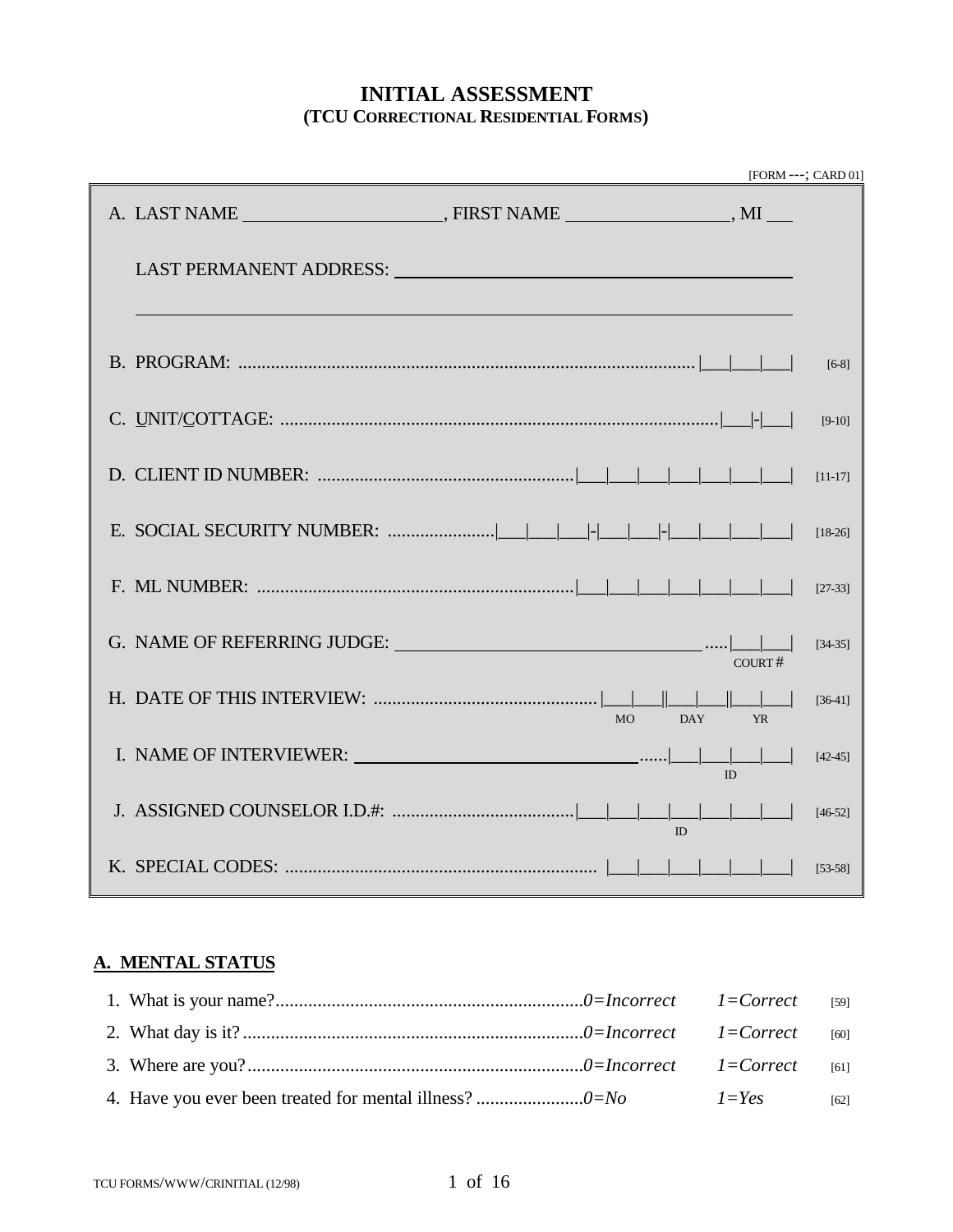# **B. BACKGROUND AND PSYCHOSOCIAL FUNCTIONING**

|                                                                                                                                                                                                                                                                          |                                                                                                                                    | AGE          | $[63-64]$ |
|--------------------------------------------------------------------------------------------------------------------------------------------------------------------------------------------------------------------------------------------------------------------------|------------------------------------------------------------------------------------------------------------------------------------|--------------|-----------|
|                                                                                                                                                                                                                                                                          | <b>MO</b><br><b>DAY</b>                                                                                                            | <b>YR</b>    | $[65-70]$ |
|                                                                                                                                                                                                                                                                          |                                                                                                                                    |              | $[71]$    |
| 1. African American/Black<br>2. American Indian<br>3. Asian/Pacific Islander<br>4. Mexican American (Hispanic origin)                                                                                                                                                    | 5. Other Hispanic<br>(specify):<br>6. White (not of Hispanic origin)<br>7. Other<br>(specify):                                     | CODE #       |           |
|                                                                                                                                                                                                                                                                          |                                                                                                                                    |              | $[72]$    |
| Note to interviewer: As needed during the following questions, remind respondent<br>that he/she is answering the questions based on what has happened before their<br>most recent arrest and incarceration.<br>5. Where have you been living or staying most of the time |                                                                                                                                    | CODE#        | $[73]$    |
| 1. With family or other relatives<br>2. With a group of friend(s) or non-<br>family members (non-institutional)<br>3. Alone in own dwelling<br>4. Homeless                                                                                                               | 5. Hospital, rehabilitation facility,<br>nursing home<br>6. Jail, prison, or other correctional facility<br>7. Other<br>(specify): |              |           |
| 1. Never married<br>2. Legally married<br>3. Living as married<br>(including common law marriage)                                                                                                                                                                        | 4. Separated<br>5. Divorced<br>6. Widowed                                                                                          | CODE #       | $[74]$    |
| 7. How many years of school have you finished --                                                                                                                                                                                                                         |                                                                                                                                    | <b>GRADE</b> | $[75-76]$ |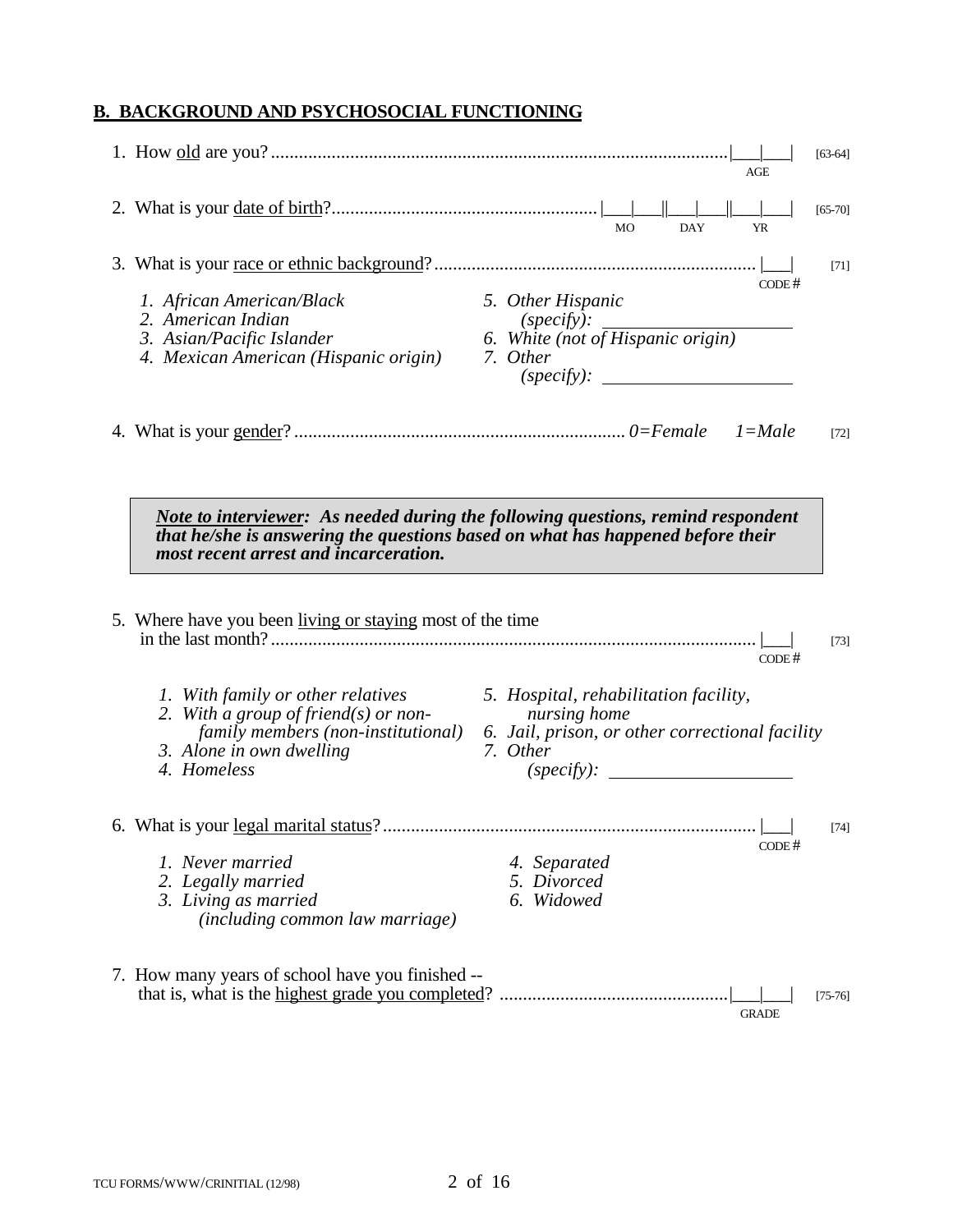#### 8. Have you --

|                                          | YES |
|------------------------------------------|-----|
|                                          |     |
|                                          |     |
|                                          |     |
| d. Are you currently working on your GED |     |

#### 9. Did you hold a job anytime during the last 30 days?.................................................... |\_\_\_| [17] CODE #

- <sup>8</sup>*1. No*
- *\*2. Yes, did odd jobs (occasional or irregular work)*
- *\*3. Yes, held part-time jobs (under 35 hours per week)*
- *\*4. Yes, held full-time job (35 hours or more per week)*

## <u>*K*IF 'NO'', ASK:</u>

|                                                   |       | [18] |
|---------------------------------------------------|-------|------|
|                                                   | CODE# |      |
| 1. Did not try to find work                       |       |      |
| 2. Tried but couldn't find work                   |       |      |
| 3. Unable to work due to alcohol or drug problems |       |      |
| 4. Unable to work due to other health problems    |       |      |
| 5. Needed at home                                 |       |      |
| 6. Other (specify):                               |       |      |
|                                                   |       |      |

#### \*IF "YES":

| $#$ DAYS |  |
|----------|--|

| 10. What was your total annual income last year |  |  |               |  |           |
|-------------------------------------------------|--|--|---------------|--|-----------|
|                                                 |  |  |               |  | $[21-25]$ |
|                                                 |  |  | ANNUAL INCOME |  |           |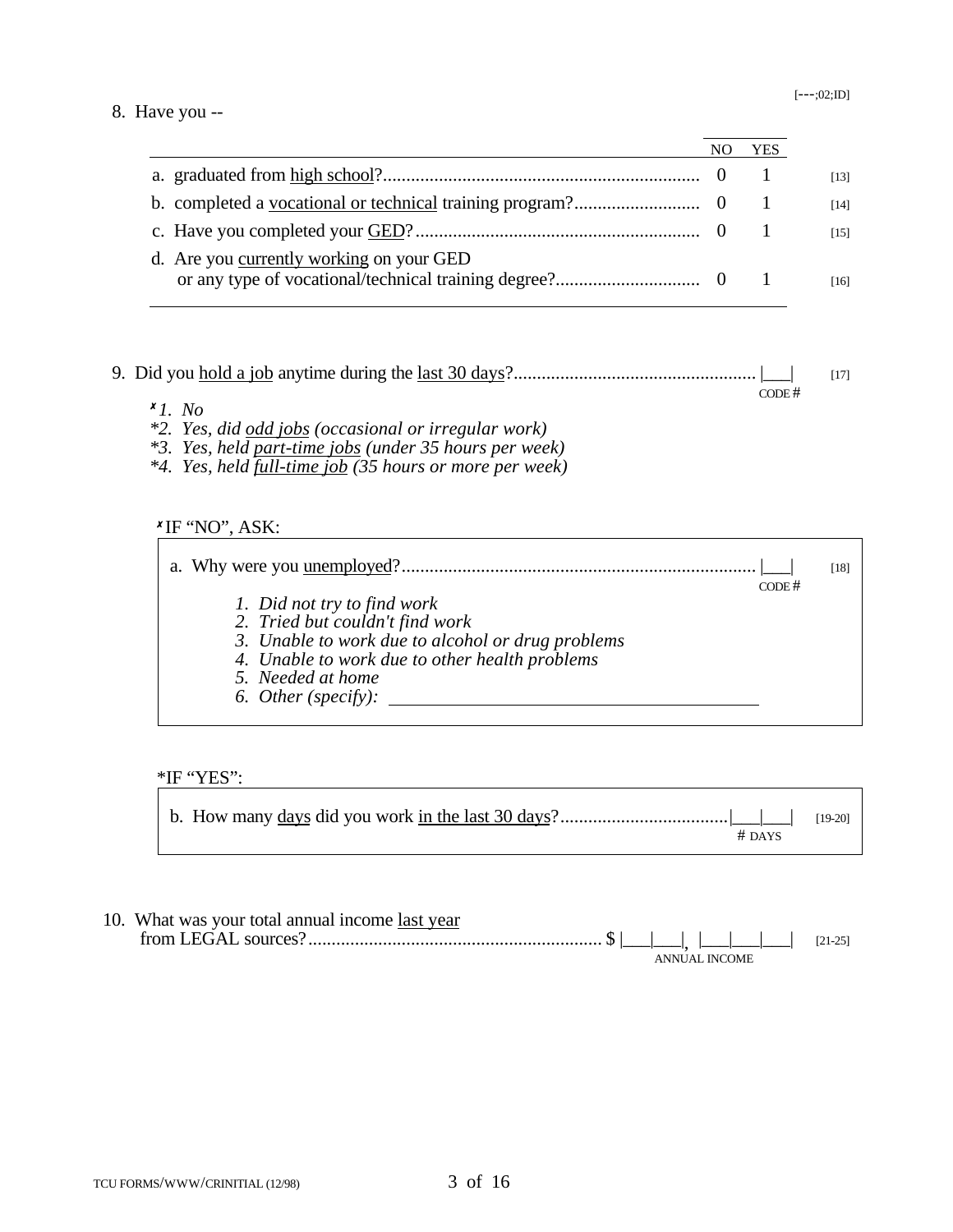| 11. Which one was your major (or largest) source of support                                                                                                                                                                                               |                                                                                                                                       |       | $\left[26\right]$ |
|-----------------------------------------------------------------------------------------------------------------------------------------------------------------------------------------------------------------------------------------------------------|---------------------------------------------------------------------------------------------------------------------------------------|-------|-------------------|
| 1. None<br>$2.$ Job<br>3. Mate/spouse<br>4. Family or friends<br>5. Unemployment                                                                                                                                                                          | 6. Welfare or public assistance<br>(food stamps, AFDC, SSI, etc.)<br>7. Prostitution<br>8. Illegal activities<br>9. Others (specify): | CODE# |                   |
|                                                                                                                                                                                                                                                           |                                                                                                                                       | CODE# | $[27]$            |
| 1. No insurance<br>2. Medicaid/Medicare<br>3. CHAMPUS<br>4. Private insurance - substance abuse coverage<br>5. Private insurance - no substance abuse coverage<br>6. Private insurance - don't know if you have substance abuse coverage<br>7. Don't know |                                                                                                                                       |       |                   |
|                                                                                                                                                                                                                                                           |                                                                                                                                       |       | [28]              |
| 0. None<br>1. On probation only<br>2. On parole only<br>3. On probation and parole                                                                                                                                                                        | 4. Awaiting charge, trial, or sentence<br>5. Outstanding warrant<br>6. Case pending<br>7. Other                                       | CODE# |                   |

NOTE TO INTERVIEWER: Questions requiring the use of "**ANSWER CARDS**" are marked with a superscript (next to the question number) to designate which card is needed.

14.<sup>1</sup> How much do you feel pressured from other people to enter this drug treatment program? What about -- [USE ANSWER CARD 1]

|                                                                          | <b>NOT</b>     |                 |       | MODER- CONSIDER- |                  |        |
|--------------------------------------------------------------------------|----------------|-----------------|-------|------------------|------------------|--------|
|                                                                          | AT ALL         | <b>SLIGHTLY</b> | ATELY | ABLY             | <b>EXTREMELY</b> |        |
| a. medical authorities<br>(doctors, health center)?                      | $\overline{0}$ |                 |       | 3                |                  | $[29]$ |
| b. your <u>family or friends</u> ?                                       | $\overline{0}$ |                 |       |                  |                  | $[30]$ |
|                                                                          | $\overline{0}$ |                 |       | 3                |                  | $[31]$ |
| d. legal authorities<br>(police, judge, parole<br>or probation officer)? | $\Omega$       |                 |       |                  |                  | $[32]$ |
|                                                                          |                |                 |       |                  |                  | $[33]$ |
| others?<br>(specify):                                                    |                |                 |       |                  |                  | $[34]$ |

 $\overline{a}$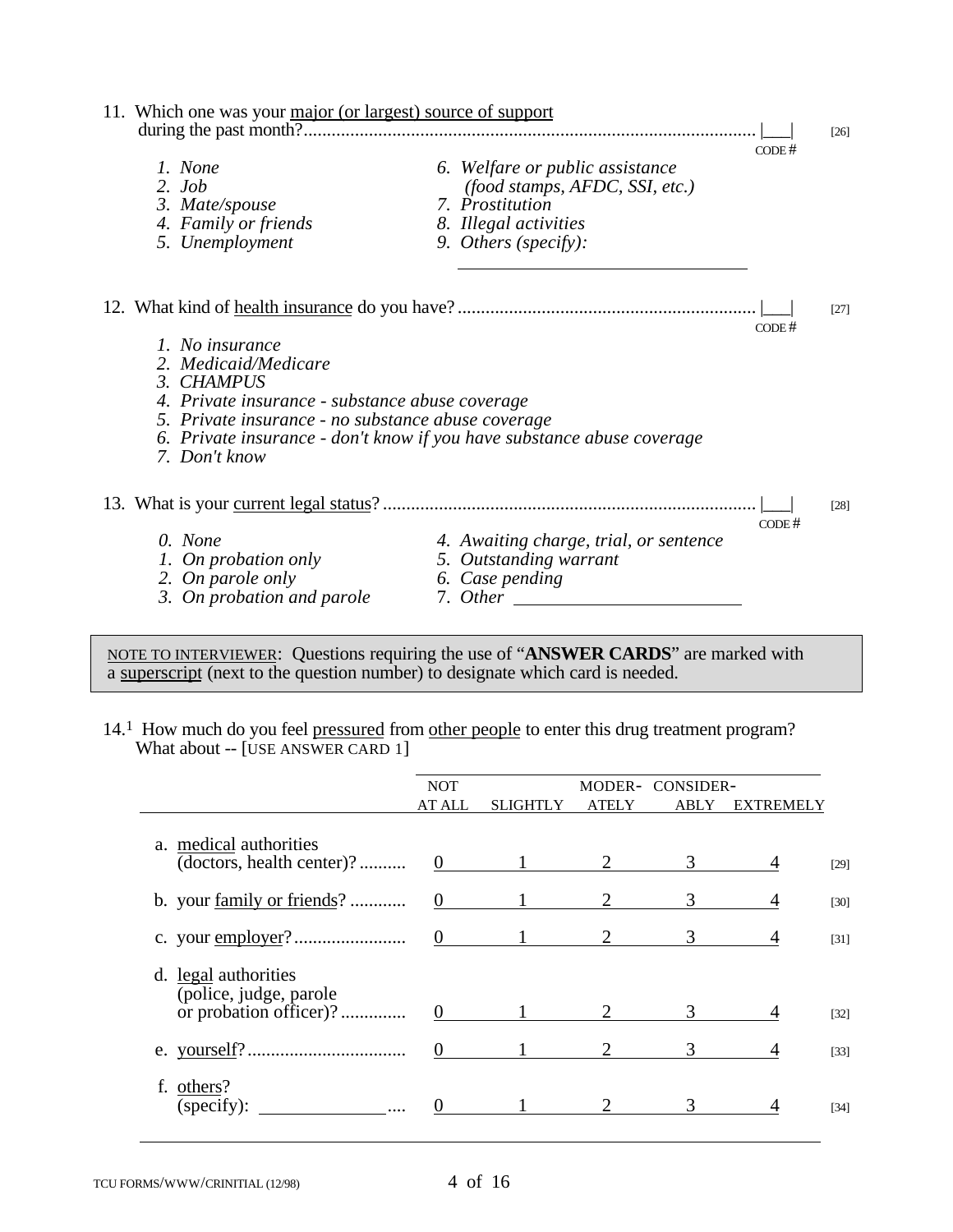|                                                        | <b>NOT</b><br><b>AT ALL</b> | <b>SLIGHTLY</b>     | <b>ATELY</b>   | MODER- CONSIDER-<br>ABLY | <b>EXTREMELY</b> |        |
|--------------------------------------------------------|-----------------------------|---------------------|----------------|--------------------------|------------------|--------|
|                                                        | $\overline{0}$              |                     | $\overline{2}$ | 3 <sup>7</sup>           |                  | $[35]$ |
| b. problems with family                                | $\overline{0}$              |                     |                | 3 <sup>7</sup>           |                  | $[36]$ |
| c. other social problems with<br>friends or neighbors? | $\overline{0}$              |                     |                | 3                        |                  | $[37]$ |
| d. employment or work-related                          | $\overline{0}$              |                     |                | 3                        |                  | $[38]$ |
|                                                        | $\Omega$                    |                     |                | 3                        |                  | $[39]$ |
|                                                        | $\theta$                    |                     |                | 3                        |                  | $[40]$ |
|                                                        | $\overline{0}$              |                     |                | 3                        | 4                | $[41]$ |
| h. use of heroin<br>(or other opiates)?                | $\Omega$                    |                     |                | 3                        |                  | $[42]$ |
| i. use of <u>cocaine</u> (or crack)?                   | $\overline{0}$              |                     | $\overline{2}$ | 3                        |                  | $[43]$ |
|                                                        |                             | $0 \qquad \qquad 1$ |                | 3                        |                  | $[44]$ |
|                                                        | $\overline{0}$              |                     |                | 3                        |                  | $[45]$ |

## 15.1 How important is it for you to get treatment or counseling *now* to help you with -- [USE ANSWER CARD 1]

## **C. ALCOHOL AND OTHER DRUG USE BACKGROUND (PRIOR TO INCARCERATION)** [USE ANSWER CARD 2]

1. Have you ever used **alcohol** (beer, wine, or hard liquor)? ...................... *0=No 1=Yes*\* [46] \*IF "YES": a. How old were you when you first started drinking alcohol? .......................|\_\_\_|\_\_\_| [47-48] AGE b.2 About how often did you drink alcohol during the last 6 months? *0. Never 1. A few times 2. 1 to 3 times 3. 1 to 5 times 4. Daily* [49] *per month per week*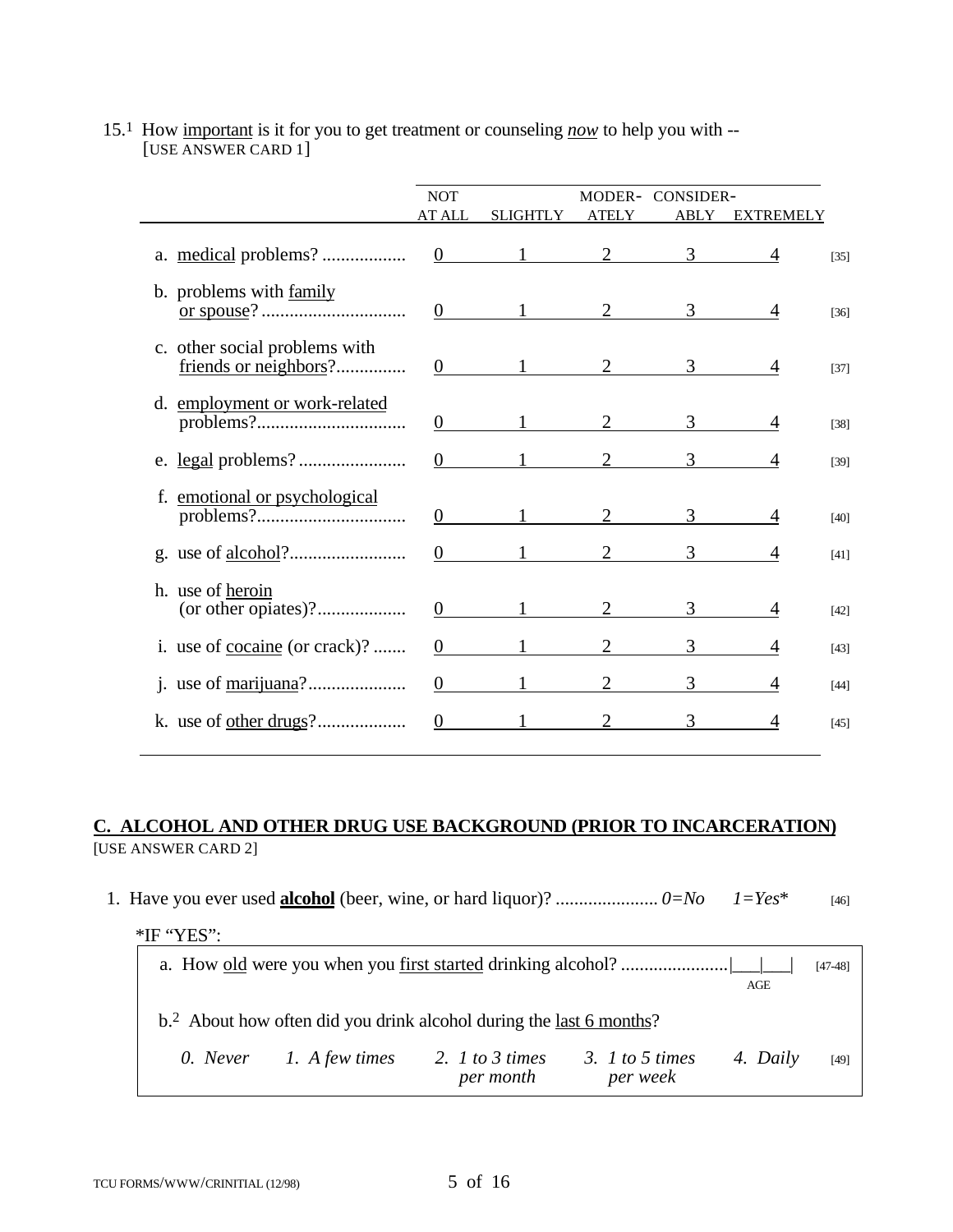|                                                                                 |               |                              |                             |          | [50]      |  |  |  |
|---------------------------------------------------------------------------------|---------------|------------------------------|-----------------------------|----------|-----------|--|--|--|
|                                                                                 |               |                              |                             |          |           |  |  |  |
|                                                                                 |               |                              |                             | AGE      | $[51-52]$ |  |  |  |
| b. <sup>2</sup> About how often did you use marijuana during the last 6 months? |               |                              |                             |          |           |  |  |  |
|                                                                                 |               | 2. 1 to 3 times<br>per month | 3. 1 to 5 times<br>per week | 4. Daily | [53]      |  |  |  |
|                                                                                 | $*$ IF "YES": | 0. Never 1. A few times      |                             |          |           |  |  |  |

3. Have you *ever* used **opiates** (like heroin, morphine, or street methadone)? .................................................................................*0=No 1=Yes*\* [54]

\*IF "YES":

|                                                                    |                         |                              |                               | AGE      | $[55-56]$ |  |  |  |
|--------------------------------------------------------------------|-------------------------|------------------------------|-------------------------------|----------|-----------|--|--|--|
| $b2$ About how often did you use opiates during the last 6 months? |                         |                              |                               |          |           |  |  |  |
|                                                                    | 0. Never 1. A few times | 2. 1 to 3 times<br>per month | 3. $1$ to 5 times<br>per week | 4. Daily | $[57]$    |  |  |  |

4. Have you *ever* used **cocaine or crack**? ......................................................*0=No 1=Yes\** [58]

| $*$ IF "YES":           |                              |                                                                                        |          |           |
|-------------------------|------------------------------|----------------------------------------------------------------------------------------|----------|-----------|
|                         |                              |                                                                                        |          | $[59-60]$ |
|                         |                              | b. <sup>2</sup> About how often did you use cocaine or crack during the last 6 months? | AGE      |           |
| 0. Never 1. A few times | 2. 1 to 3 times<br>per month | 3. 1 to 5 times<br>per week                                                            | 4. Daily | [61]      |

5. Have you *ever* used **speedballs** (heroin + cocaine)? ..................................*0=No 1=Yes*\* [62]

| $*$ IF "YES": |                |                                                                               |                               |          |           |
|---------------|----------------|-------------------------------------------------------------------------------|-------------------------------|----------|-----------|
|               |                |                                                                               |                               |          | $[63-64]$ |
|               |                |                                                                               |                               | AGE      |           |
|               |                | $b2$ About how often did you use speedballs during the <u>last 6 months</u> ? |                               |          |           |
| 0. Never      | 1. A few times | 2. 1 to 3 times<br>per month                                                  | 3. $1$ to 5 times<br>per week | 4. Daily | $[65]$    |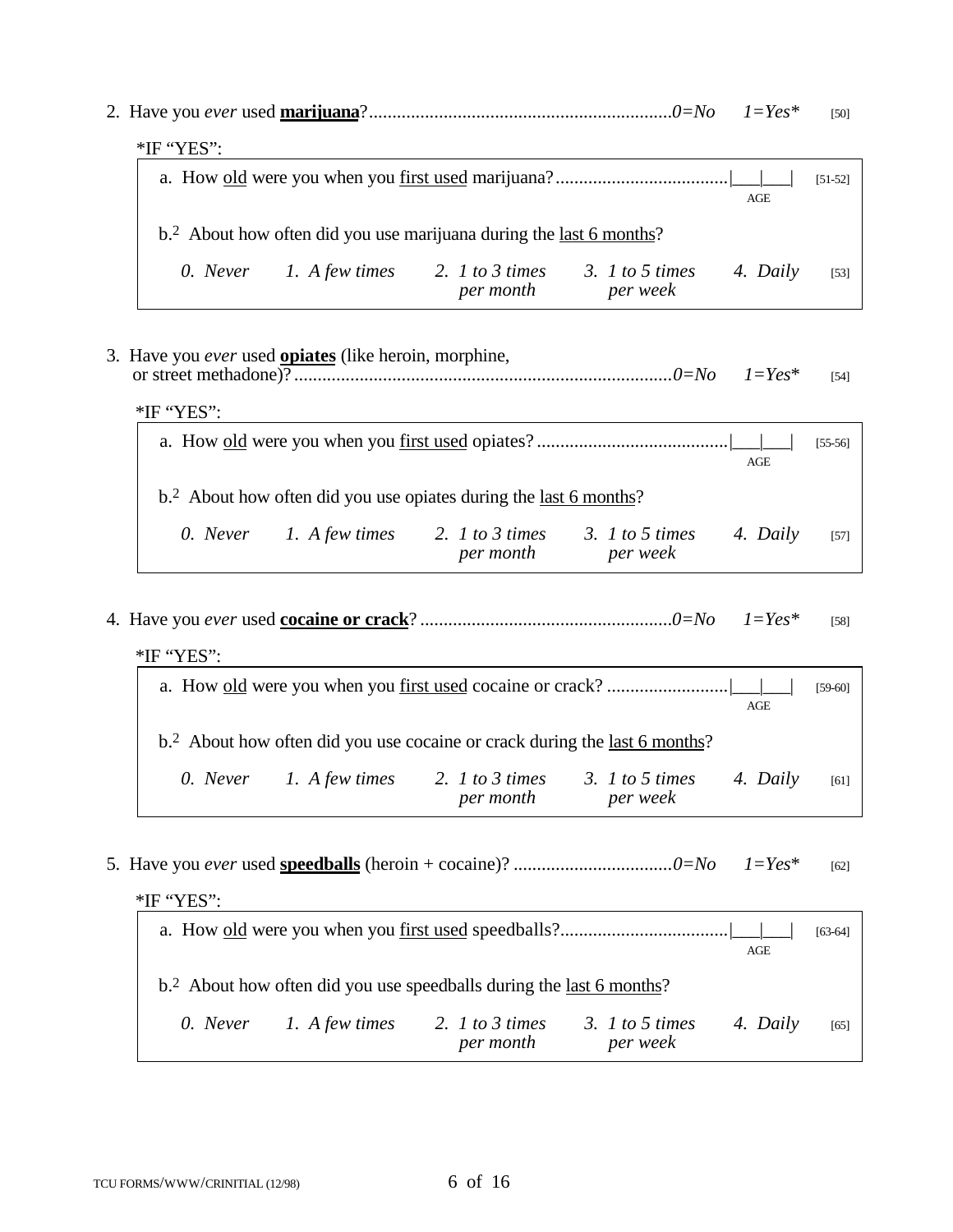| $1 = Yes^*$                                                                                                 | $[13]$    |
|-------------------------------------------------------------------------------------------------------------|-----------|
| *IF "YES":                                                                                                  |           |
| <b>AGE</b>                                                                                                  | $[14-15]$ |
| $b2$ About how often did you use inhalants during the <u>last 6 months</u> ?                                |           |
| 2. $1$ to $3$ times<br>3. $1$ to 5 times<br>0. Never<br>1. A few times<br>4. Daily<br>per month<br>per week | [16]      |
| $1 = Yes^*$                                                                                                 | $[17]$    |
| *IF "YES":                                                                                                  |           |
| <b>AGE</b>                                                                                                  | $[18-19]$ |
| b. <sup>2</sup> About how often did you use amphetamines during the <u>last 6 months</u> ?                  |           |
| 0. Never 1. A few times<br>2. $1$ to $3$ times<br>3. $1$ to 5 times<br>4. Daily<br>per month<br>per week    | [20]      |
| $1 = Yes^*$<br>*IF "YES":                                                                                   | $[21]$    |
| <b>AGE</b>                                                                                                  | $[22-23]$ |
| b. <sup>2</sup> About how often did you use hallucinogens during the last 6 months?                         |           |
| 1. A few times<br>0. Never<br>2. $1$ to 3 times<br>3. $1$ to 5 times<br>4. Daily<br>per month<br>per week   | $[24]$    |
| $1 = Yes^*$<br>*IF "YES":                                                                                   | $[25]$    |
| a. How old were you when you first used sedatives or tranquilizers?<br><b>AGE</b>                           | $[26-27]$ |
| b. <sup>2</sup> About how often did you use sedatives or tranquilizers during the last 6 months?            |           |

*0. Never 1. A few times 2. 1 to 3 times 3. 1 to 5 times 4. Daily* [28] *per month per week*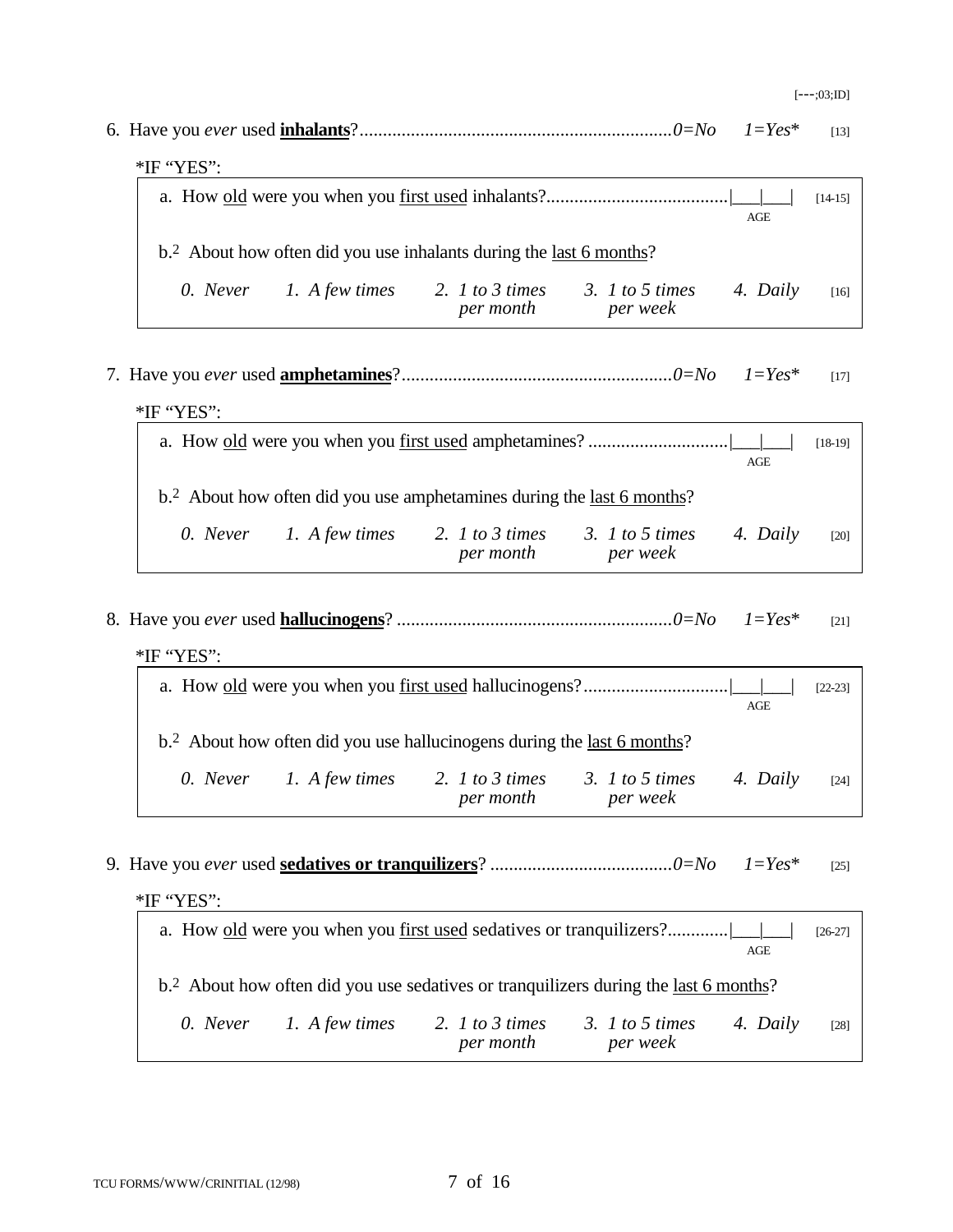|                                                                                |                              | $.0 = No$                     | $I = Yes^*$ | [29]        |
|--------------------------------------------------------------------------------|------------------------------|-------------------------------|-------------|-------------|
| $*$ IF "YES":                                                                  |                              |                               |             |             |
|                                                                                |                              |                               | AGE         | $[30-31]$   |
| b. <sup>2</sup> About how often did you use nicotine during the last 6 months? |                              |                               |             |             |
| 0. Never 1. A few times                                                        | 2. 1 to 3 times<br>per month | 3. $1$ to 5 times<br>per week | 4. Daily    | $\sqrt{32}$ |

11. Look over this list of drugs [HAND "DRUG CARD" TO RESPONDENT] and tell me which of these drugs caused you the most serious problems before you entered this treatment program.

|                                                                                                                               | $[33-34]$ |
|-------------------------------------------------------------------------------------------------------------------------------|-----------|
|                                                                                                                               | $[35-36]$ |
| DRUG#                                                                                                                         | $[37-38]$ |
| <sup>x</sup> IF "NO", SKIP TO 0.14                                                                                            | $[39]$    |
| *IF "YES":                                                                                                                    |           |
|                                                                                                                               |           |
| AGE                                                                                                                           | $[40-41]$ |
| b. Have you ever used needles or syringes that were "dirty" --<br>that is, that someone else had used and were not sterilized | $[42]$    |
| 13. In the <u>last 6 months</u> (before incarceration), have you <i>ever</i>                                                  | $[43]$    |
| *IF "YES": [USE ANSWER CARD 2]                                                                                                |           |
| a. <sup>2</sup> About how often did you inject drugs during the last 6 months (before incarceration)?                         |           |
| 0. Never 1. A few times 2. 1 to 3 times 3. 1 to 5 times<br>4. Daily<br>per month<br>per week                                  | $[44]$    |
|                                                                                                                               |           |

 *Note to interviewer: As needed during the following questions, remind respondent that he/she is answering the questions based on what has happened during the past year before their most recent arrest and incarceration.*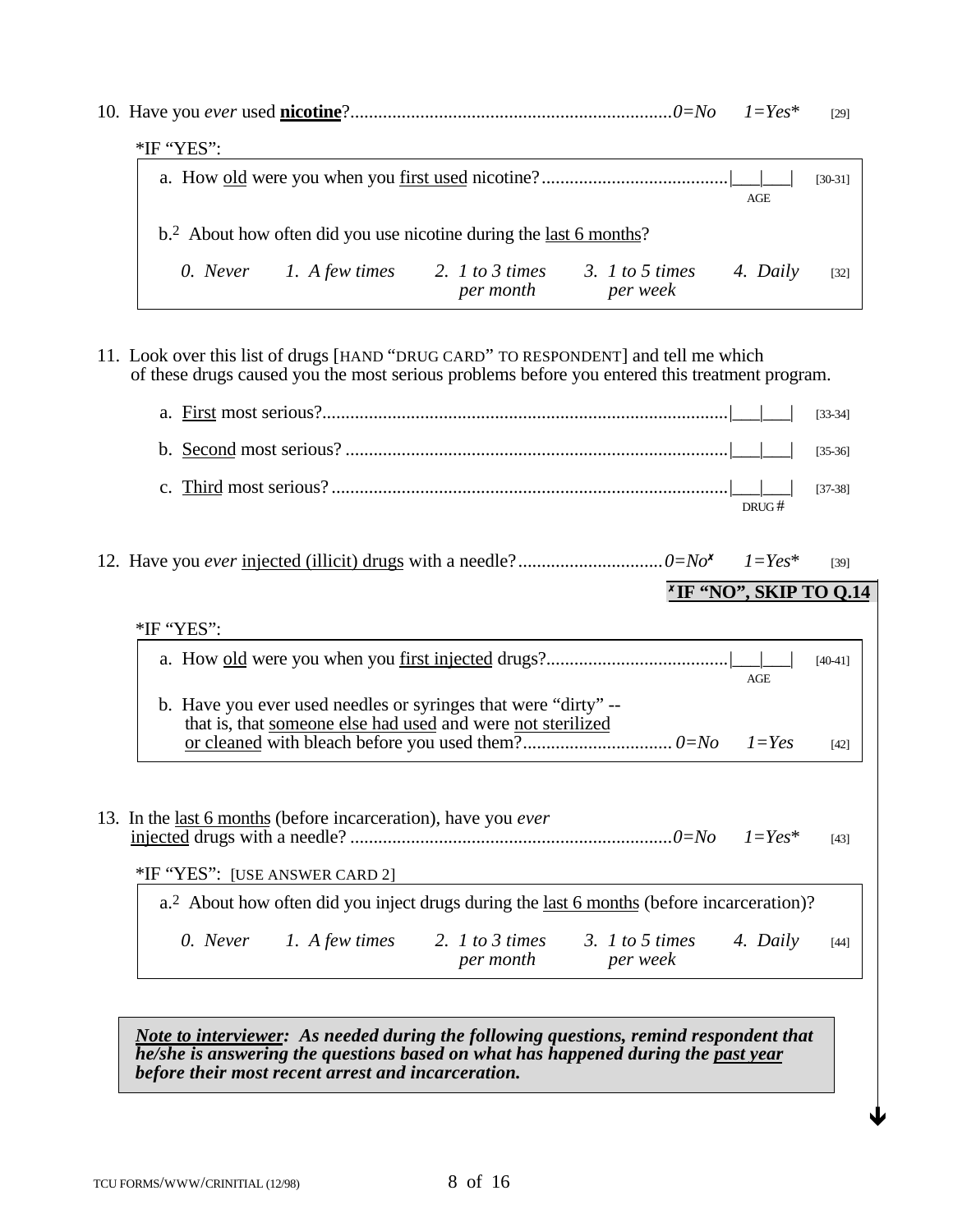# **Now I want to ask you some questions about your alcohol use during this past year - that is, over the last 12 months (before incarceration).** [USE ANSWER CARD 3]

| 14. Have you used any type of alcohol at all during<br>the <u>last 12 months</u> (for example, beer, wine, hard liquor,                                                      |                  |                       |                   | $1 = Yes$                 | $[45]$            |
|------------------------------------------------------------------------------------------------------------------------------------------------------------------------------|------------------|-----------------------|-------------------|---------------------------|-------------------|
|                                                                                                                                                                              |                  |                       |                   | *IF "NO", SKIP TO 0.37    |                   |
| During the past year, how often did you --                                                                                                                                   | <b>NEVER</b>     | 1 TIME<br><b>ONLY</b> | 2<br><b>TIMES</b> | 3 OR MORE<br><b>TIMES</b> |                   |
| 15. Continue to drink even though you knew<br>it was causing you trouble with                                                                                                | $\overline{0}$   | 1                     | $\overline{2}$    | 3                         | $[46]$            |
| 16. Do anything dangerous or anything that<br>increased your chances of getting hurt<br>while under the influence of alcohol?<br>For example, while driving a car, operating | $\theta$         | 1                     | $\overline{2}$    | 3                         | $[47]$            |
| 17. Get <u>arrested</u> because you had been drinking?                                                                                                                       | $\overline{0}$   | 1                     | $\overline{2}$    | 3                         | $[48]$            |
| 18. Get drunk when you were supposed to be<br>doing something important, like working,<br>going to school, or taking care of your                                            | $\overline{0}$   | 1                     | $\overline{2}$    | 3                         | $[49]$            |
| 19. Find that your usual number of drinks<br>had much less effect on you or that you<br>had to drink more in order to get the                                                | $\overline{0}$   | 1                     | $\overline{2}$    | 3                         | [50]              |
| 20. Skip work or school, or not take care of<br>family or other duties because of a hangover?                                                                                | $\overline{0}$   | 1                     | $\overline{2}$    | 3                         | [51]              |
|                                                                                                                                                                              | $\theta$         | 1                     | 2                 | 3                         | $[52]$            |
| 22. Drink more or for a much longer period                                                                                                                                   | $\theta$         | $\mathbf{1}$          | $\overline{2}$    | 3                         | $[53]$            |
| 23. Want to -- or try to -- stop or cut down<br>on your drinking but <u>found you could not</u> ?                                                                            | $\theta$         | $\mathbf{1}$          | $\overline{2}$    | 3                         | $[54]$            |
| 24. Spend so much time drinking or being sick<br>from drinking that you had little time left<br>for important things like work, school,                                      | $\boldsymbol{0}$ | $\mathbf{1}$          | $\overline{2}$    | 3                         | $\left[55\right]$ |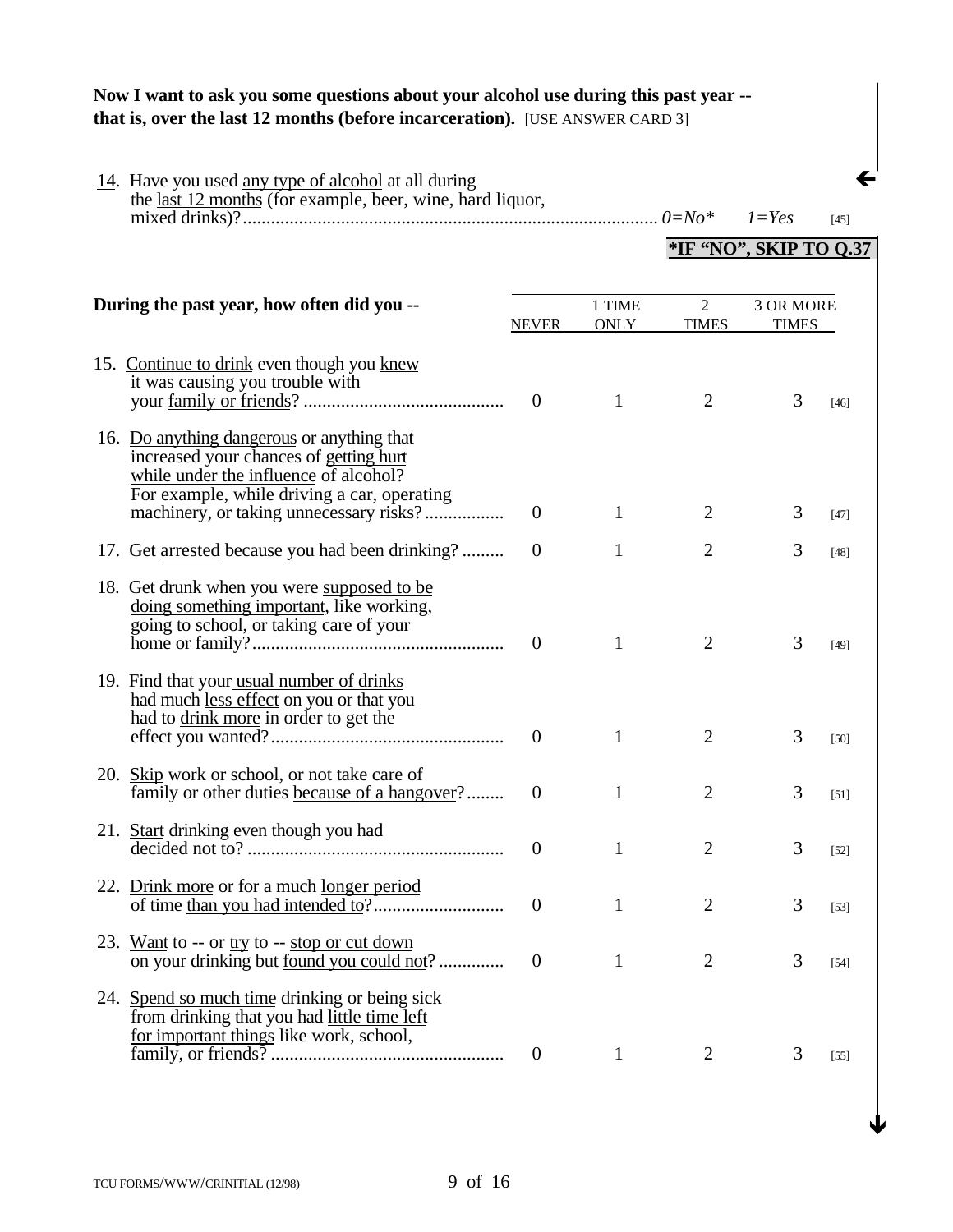| 25. Give up or cut down on things that are<br>important to you like work, school, hobbies, |  |  | [56] |
|--------------------------------------------------------------------------------------------|--|--|------|
| 26. Continue to drink even though you knew it                                              |  |  |      |
| was making you feel either depressed, or                                                   |  |  |      |
| uninterested in life, or suspicious and                                                    |  |  | [57] |
| 27. Continue to drink even though you knew                                                 |  |  |      |
| drinking was causing you a health problem                                                  |  |  | [58] |

| During the past year, when the effects of<br>alcohol were wearing off, how often did you -- |                                                 | <b>NEVER</b>   | 1 TIME<br><b>ONLY</b> | $\mathfrak{D}$<br><b>TIMES</b> | 3 OR MORE<br><b>TIMES</b> |      |
|---------------------------------------------------------------------------------------------|-------------------------------------------------|----------------|-----------------------|--------------------------------|---------------------------|------|
|                                                                                             | 28. Have trouble <u>falling asleep</u>          | $\theta$       | 1                     | 2                              | 3                         | [59] |
|                                                                                             |                                                 | $\theta$       |                       | 2                              | 3                         | [60] |
|                                                                                             |                                                 | $\Omega$       |                       | 2                              | 3                         | [61] |
|                                                                                             |                                                 | $\Omega$       |                       | 2                              | 3                         | [62] |
|                                                                                             |                                                 | $\theta$       |                       | 2                              | 3                         | [63] |
|                                                                                             | 33. Find yourself sweating or feel like your    | $\Omega$       |                       | $\mathcal{D}_{\mathcal{L}}$    | 3                         | [64] |
|                                                                                             | 34. See, feel, or hear things that were         | $\theta$       |                       | 2                              | 3                         | [65] |
|                                                                                             |                                                 | $\overline{0}$ |                       | $\mathcal{D}_{\mathcal{L}}$    | 3                         | [66] |
|                                                                                             | 36. Take a drink or a drug to help you get over | $\theta$       |                       | 2                              | 3                         | [67] |

## **Now I want to ask you some questions about your cocaine use during the past year - that is, over the last 12 months.** [USE ANSWER CARD 3]

 $37.$  Have you used <u>any type of cocaine</u> at all during the <u>last 12 months</u> (snorting, smoking crack, injecting, "speedballs")?...................................... *0=No\* 1=Yes* [68]

**\*IF "NO", SKIP TO Q.57 (Page 12)**

 $\blacklozenge$ 

 $\overline{a}$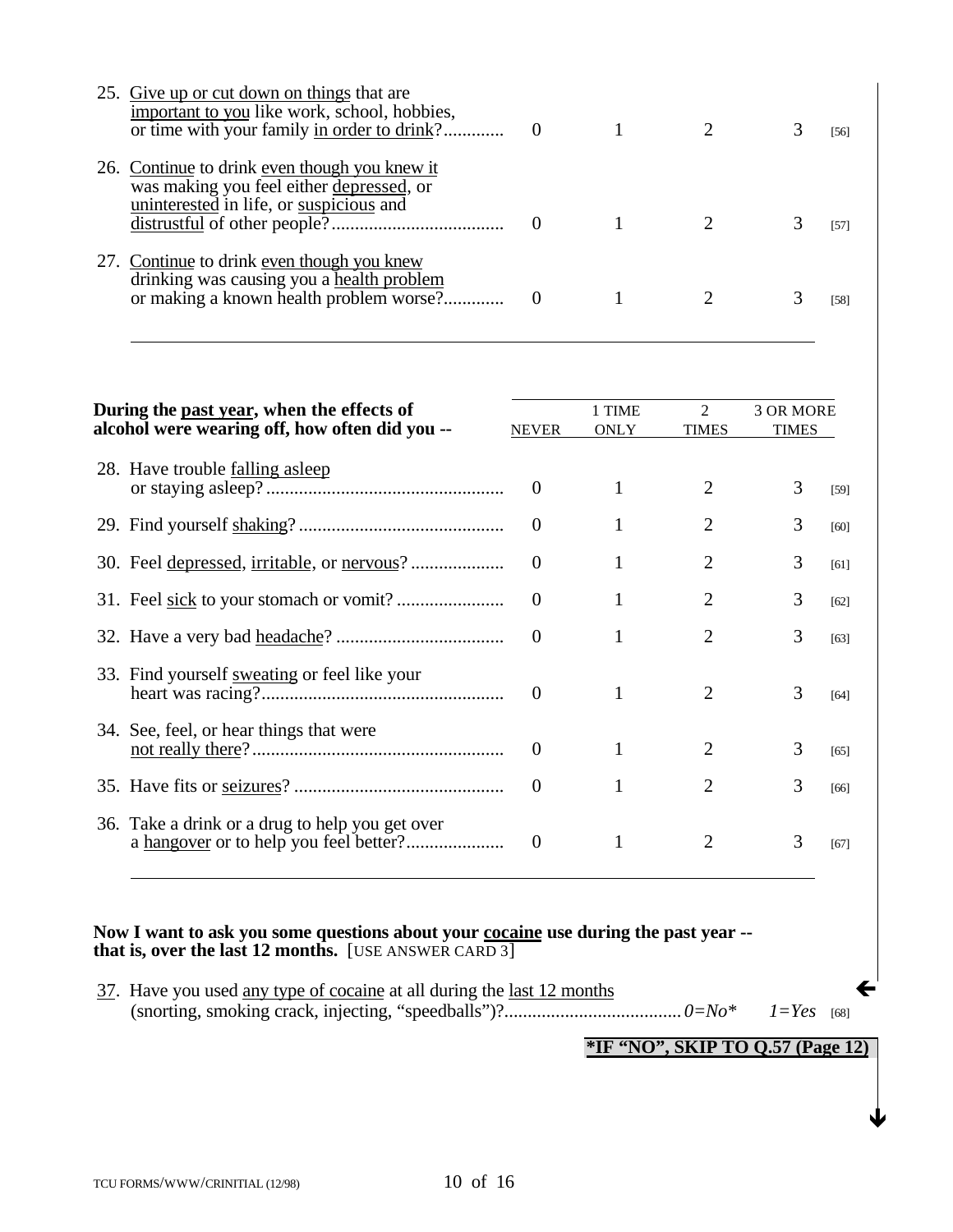| During the past year, how often did you --                                                                                                                                   | NEVER          | 1 TIME<br><b>ONLY</b> | $\overline{2}$<br><b>TIMES</b> | 3 OR MORE<br><b>TIMES</b> |                         |
|------------------------------------------------------------------------------------------------------------------------------------------------------------------------------|----------------|-----------------------|--------------------------------|---------------------------|-------------------------|
| 38. Continue to use cocaine even though you<br>knew it was causing you trouble with                                                                                          | $\overline{0}$ | 1                     | $\overline{2}$                 | 3                         | $[--;04;$ ID]<br>$[13]$ |
| 39. Do anything dangerous or anything that<br>increased your chances of getting hurt<br>while under the influence of cocaine?<br>For example, while driving a car, operating | $\theta$       | 1                     | 2                              | 3                         | [14]                    |
| 40. Get <u>arrested</u> because you had been using                                                                                                                           | $\overline{0}$ | 1                     | $\overline{2}$                 | 3                         | $[15]$                  |
| 41. Get high on cocaine when you were supposed<br>to be doing something important like working,<br>going to school, or taking care of your                                   | $\overline{0}$ | 1                     | 2                              | 3                         | [16]                    |
| 42. Find that your usual amount of cocaine had<br>much less effect on you, or that you had<br>to use more than usual to get the effect                                       | $\theta$       | 1                     | 2                              | 3                         | $[17]$                  |
| 43. Use cocaine or other drugs to help you <u>feel</u><br>better when coming down from cocaine?                                                                              | $\theta$       | 1                     | $\overline{2}$                 | 3                         | $[18]$                  |
| 44. Start using cocaine even though you had<br>decided not to or promised yourself                                                                                           | $\theta$       | 1                     | $\overline{2}$                 | 3                         | [19]                    |
| 45. Use cocaine for a much longer time                                                                                                                                       | $\theta$       | 1                     | $\overline{2}$                 | 3                         | $[20]$                  |
| 46. Want to -- or try to -- stop or cut down on<br>your cocaine use but <u>found you could not</u> ?                                                                         | $\theta$       | 1                     | $\overline{2}$                 | 3                         | $[21]$                  |
| 47. Spend so much time using cocaine, scoring<br>cocaine, or being hung-over from cocaine that<br>you had little time left for important things like                         | $\theta$       | 1                     | 2                              | 3                         | $[22]$                  |
| 48. Give up or cut down on things that are<br>important to you like work, school, hobbies,<br>or spending time with your family in order to                                  | $\theta$       | 1                     | 2                              | 3                         | $[23]$                  |
| 49. Continue to use cocaine even though you knew<br>it was making you feel either depressed, or<br>uninterested in life, or paranoid and distrustful                         | $\overline{0}$ | $\mathbf{1}$          | 2                              | 3                         | $[24]$                  |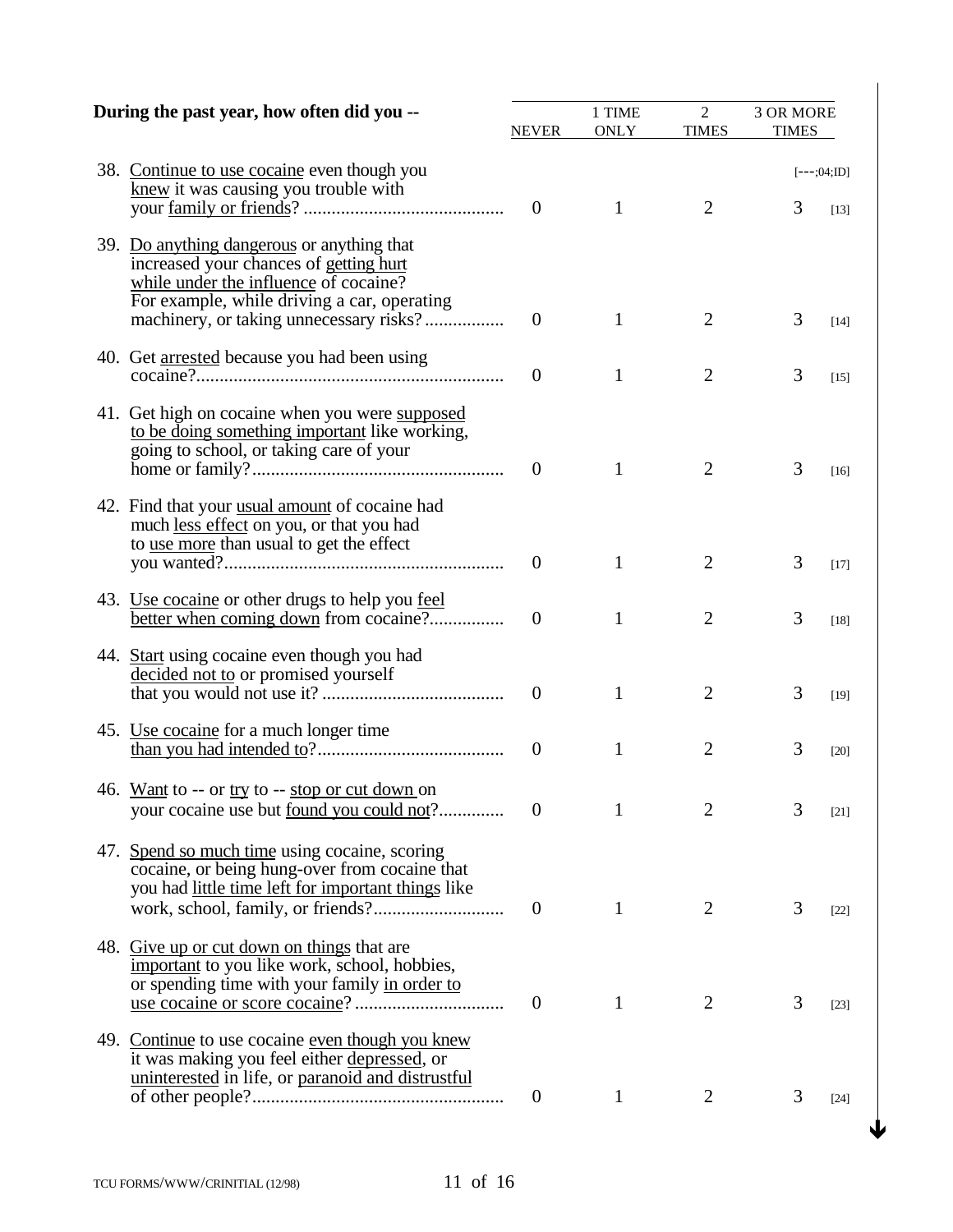| During the past year, how often did you --                                                                                                                                                       | <b>NEVER</b> | 1 TIME<br><b>ONLY</b> | 2<br><b>TIMES</b>              | <b>3 OR MORE</b><br><b>TIMES</b>        |                   |
|--------------------------------------------------------------------------------------------------------------------------------------------------------------------------------------------------|--------------|-----------------------|--------------------------------|-----------------------------------------|-------------------|
| 50. Continue to use cocaine even though you knew<br>cocaine was causing you a health problem or<br>making a known health problem worse?                                                          | $\theta$     | $\overline{1}$        | 2                              | 3                                       | $[25]$            |
| 51. When the effects of cocaine were wearing off --                                                                                                                                              |              |                       |                                |                                         | $[26]$            |
|                                                                                                                                                                                                  |              |                       |                                | *IF "NO", SKIP TO Q.57                  |                   |
| IF "YES", DID YOU EVER --                                                                                                                                                                        |              |                       |                                |                                         |                   |
|                                                                                                                                                                                                  |              |                       |                                | $1 = Yes$                               | $[27]$            |
|                                                                                                                                                                                                  |              |                       |                                | $l = Yes$                               | [28]              |
| 54. Sleep more than usual or have trouble <u>falling asleep</u>                                                                                                                                  |              |                       |                                | $1 = Yes$                               | $[29]$            |
|                                                                                                                                                                                                  |              |                       |                                | $1 = Yes$                               | $[30]$            |
|                                                                                                                                                                                                  |              |                       |                                | $1 = Yes$                               | $\left[31\right]$ |
|                                                                                                                                                                                                  |              |                       |                                |                                         |                   |
| Now I want to ask you some questions about your marijuana use during the past year --<br>that is, over the last 12 months. [USE ANSWER CARD 3]<br>57. Have you used any type of marijuana at all |              |                       |                                | $1 = Yes$                               | $\left[32\right]$ |
|                                                                                                                                                                                                  |              |                       |                                | <b>*IF "NO", SKIP TO Q.71 (Page 14)</b> |                   |
| During the past year, how often did you --                                                                                                                                                       | <b>NEVER</b> | 1 TIME<br><b>ONLY</b> | $\overline{2}$<br><b>TIMES</b> | 3 OR MORE<br><b>TIMES</b>               |                   |
| 58. Continue to use marijuana even though you<br>knew it was causing you trouble with                                                                                                            | $\mathbf{0}$ | $\mathbf{1}$          | 2                              | 3                                       | $[33]$            |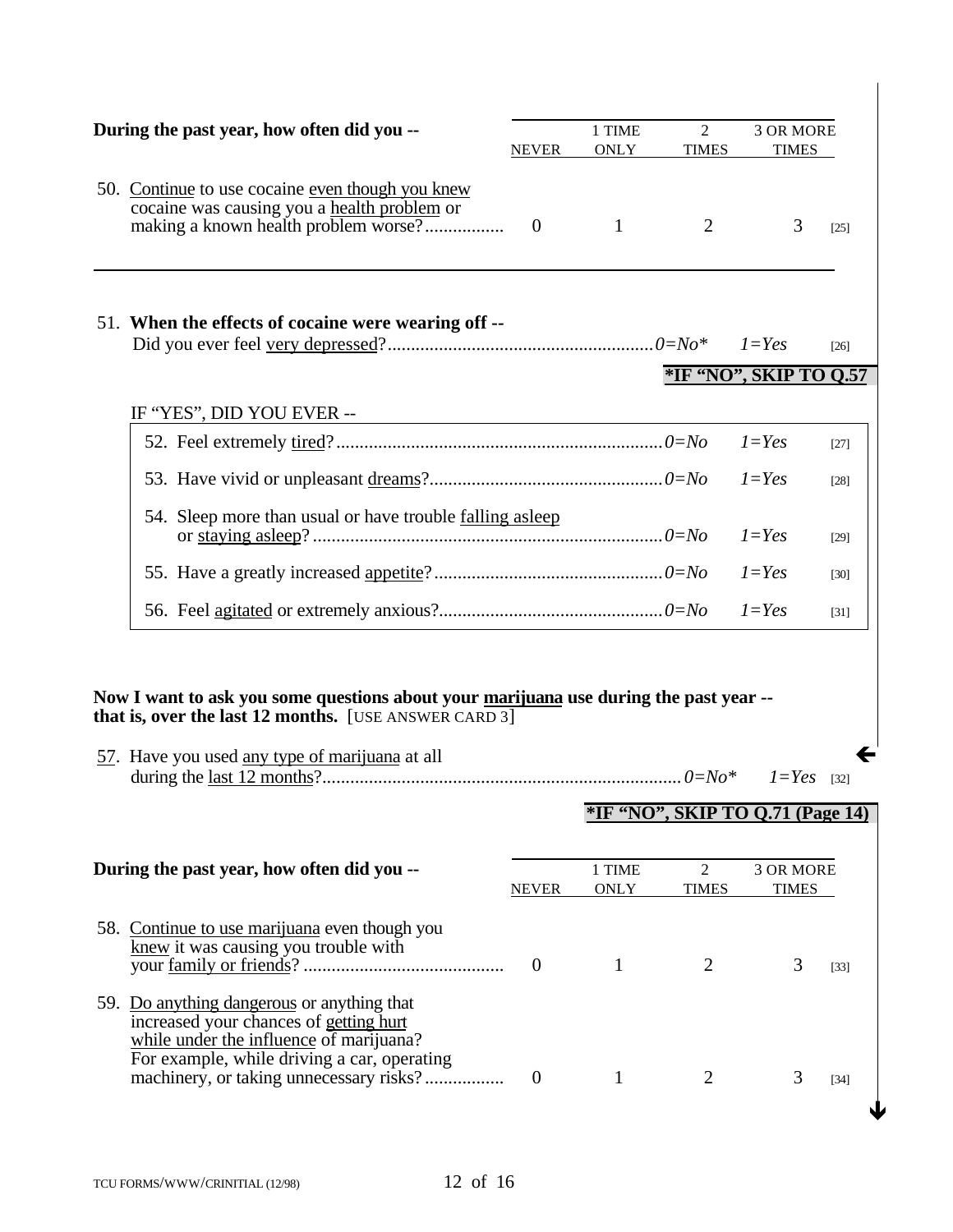| During the past year, how often did you --                                                                                                                                      | NEVER          | 1 TIME<br><b>ONLY</b> | $\overline{2}$<br><b>TIMES</b> | 3 OR MORE<br><b>TIMES</b> |        |
|---------------------------------------------------------------------------------------------------------------------------------------------------------------------------------|----------------|-----------------------|--------------------------------|---------------------------|--------|
| 60. Get arrested because you had been using                                                                                                                                     | $\overline{0}$ | $\mathbf{1}$          | 2                              | 3                         | $[35]$ |
| 61. Get high on marijuana when you were supposed<br>to be doing something important like working,<br>going to school, or taking care of your                                    | $\mathbf{0}$   | 1                     | 2                              | 3                         | $[36]$ |
| 62. Find that your usual amount of marijuana had<br>much less effect on you, or that you had<br>to use more than usual to get the effect                                        | $\theta$       | 1                     | 2                              | 3                         | $[37]$ |
| 63. Skip work or school, or not take care of<br>your family or other duties so you could score                                                                                  | $\theta$       | 1                     | $\overline{2}$                 | 3                         | $[38]$ |
| 64. Start using marijuana even though you had<br>decided not to or promised yourself                                                                                            | $\theta$       | 1                     | $\overline{2}$                 | 3                         | $[39]$ |
| 65. Use marijuana for a much longer time                                                                                                                                        | $\theta$       | 1                     | $\overline{2}$                 | 3                         | $[40]$ |
| 66. Want to -- or try to -- stop or cut down on<br>your marijuana use but <u>found you could not</u> ?                                                                          | $\theta$       | 1                     | $\overline{2}$                 | 3                         | [41]   |
| 67. Spend so much time using marijuana, scoring<br>marijuana, or being hung-over from marijuana<br>that you had little time left for important things                           | $\overline{0}$ | 1                     | $\overline{2}$                 | 3                         | $[42]$ |
| 68. Give up or cut down on things that are<br>important to you like work, school, hobbies,<br>or spending time with your family in order to                                     | $\theta$       | 1                     | 2                              | 3                         | [43]   |
| 69. Continue to use marijuana even though<br>you knew it was making you feel either<br>depressed, anxious or nervous, paranoid and<br>distrustful of other people, or harder to | $\mathbf{0}$   | 1                     | 2                              | 3                         | $[44]$ |
| 70. Continue to use marijuana even though<br>you knew marijuana was causing you a<br>health problem or making a known                                                           | $\mathbf{0}$   | 1                     | 2                              | 3                         | [45]   |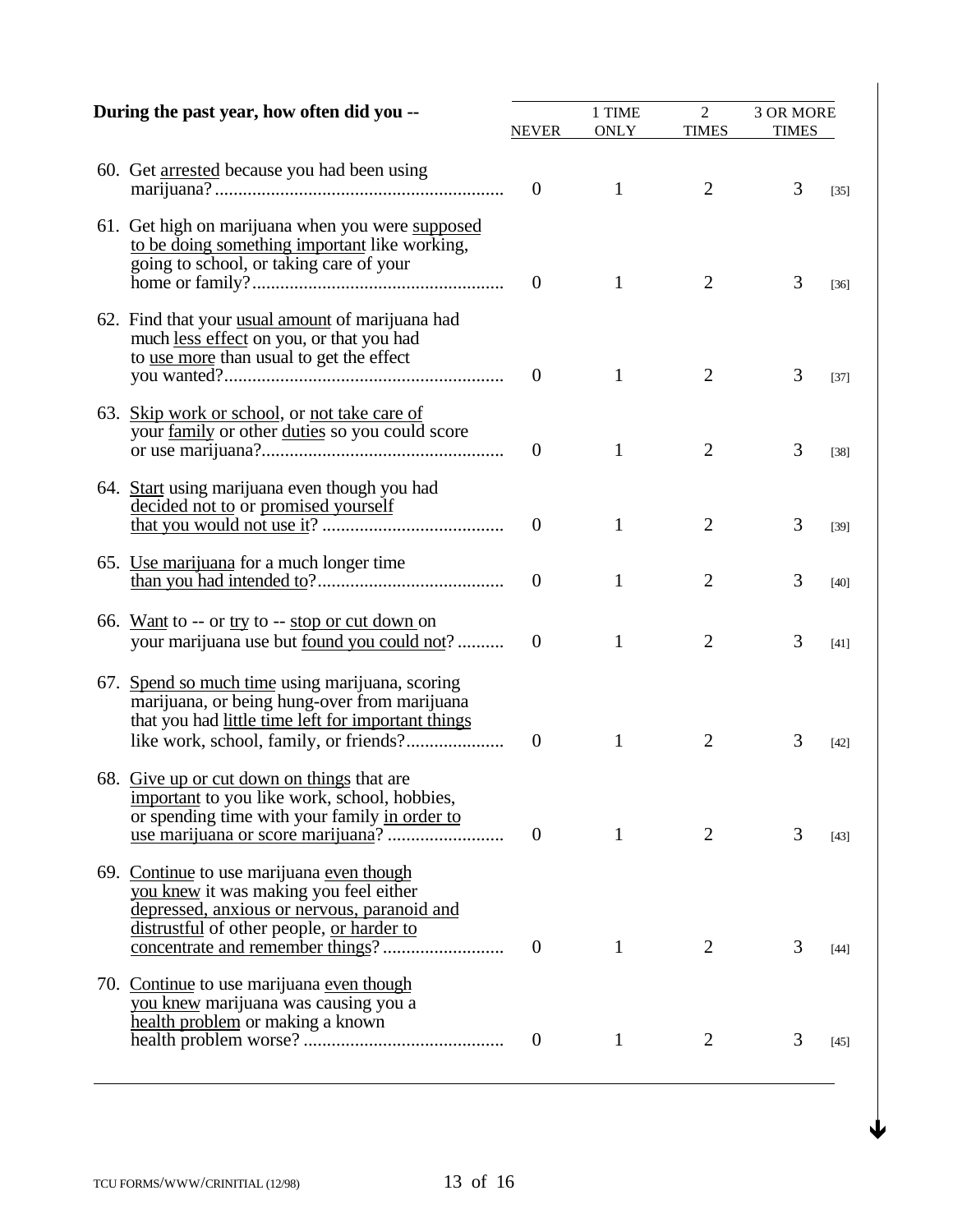#### Now I want to ask you some questions about your **opiate** use during the past year -**that is, over the last 12 months.** [USE ANSWER CARD 3]

71. Have you used any type of opiates at all during the last 12 months Á (like heroin, morphine, or street methadone)? .............................................. *0=No\* 1=Yes* [46]

# **\*IF "NO", SKIP TO SECTION D, Q.1 (Page 16)**

| During the past year, how often did you --                                                                                                                                   |                  | 1 TIME<br><b>ONLY</b> | $\overline{2}$<br><b>TIMES</b> | 3 OR MORE<br><b>TIMES</b> |        |
|------------------------------------------------------------------------------------------------------------------------------------------------------------------------------|------------------|-----------------------|--------------------------------|---------------------------|--------|
| 72. Continue to use opiates even though you<br>knew it was causing you trouble with                                                                                          | $\mathbf{0}$     | 1                     | $\overline{2}$                 | 3                         | $[47]$ |
| 73. Do anything dangerous or anything that<br>increased your chances of getting hurt<br>while under the influence of opiates?<br>For example, while driving a car, operating | $\boldsymbol{0}$ | 1                     | $\overline{2}$                 | 3                         | $[48]$ |
| 74. Get arrested because you had been using                                                                                                                                  | $\theta$         | 1                     | $\overline{2}$                 | 3                         | [49]   |
| 75. Get high on opiates when you were supposed<br>to be doing something important like working,<br>going to school, or taking care of your                                   | $\overline{0}$   | 1                     | $\overline{2}$                 | 3                         | [50]   |
| 76. Find that your usual amount of opiates had<br>much less effect on you, or that you had<br>to use more than usual to get the effect                                       | $\boldsymbol{0}$ | 1                     | $\overline{2}$                 | 3                         | [51]   |
| 77. Use opiates or other drugs to help you feel<br>better when coming down from opiates?                                                                                     | $\theta$         | 1                     | $\overline{2}$                 | 3                         | $[52]$ |
| 78. Start using opiates even though you had<br>decided not to or promised yourself                                                                                           | $\theta$         | 1                     | $\overline{2}$                 | 3                         | $[53]$ |
| 79. Use opiates for a much longer time                                                                                                                                       | $\overline{0}$   | 1                     | $\overline{2}$                 | 3                         | $[54]$ |
| 80. Want to -- or try to -- stop or cut down on<br>your opiate use but <u>found</u> you could not?                                                                           | $\overline{0}$   | 1                     | $\overline{2}$                 | 3                         | $[55]$ |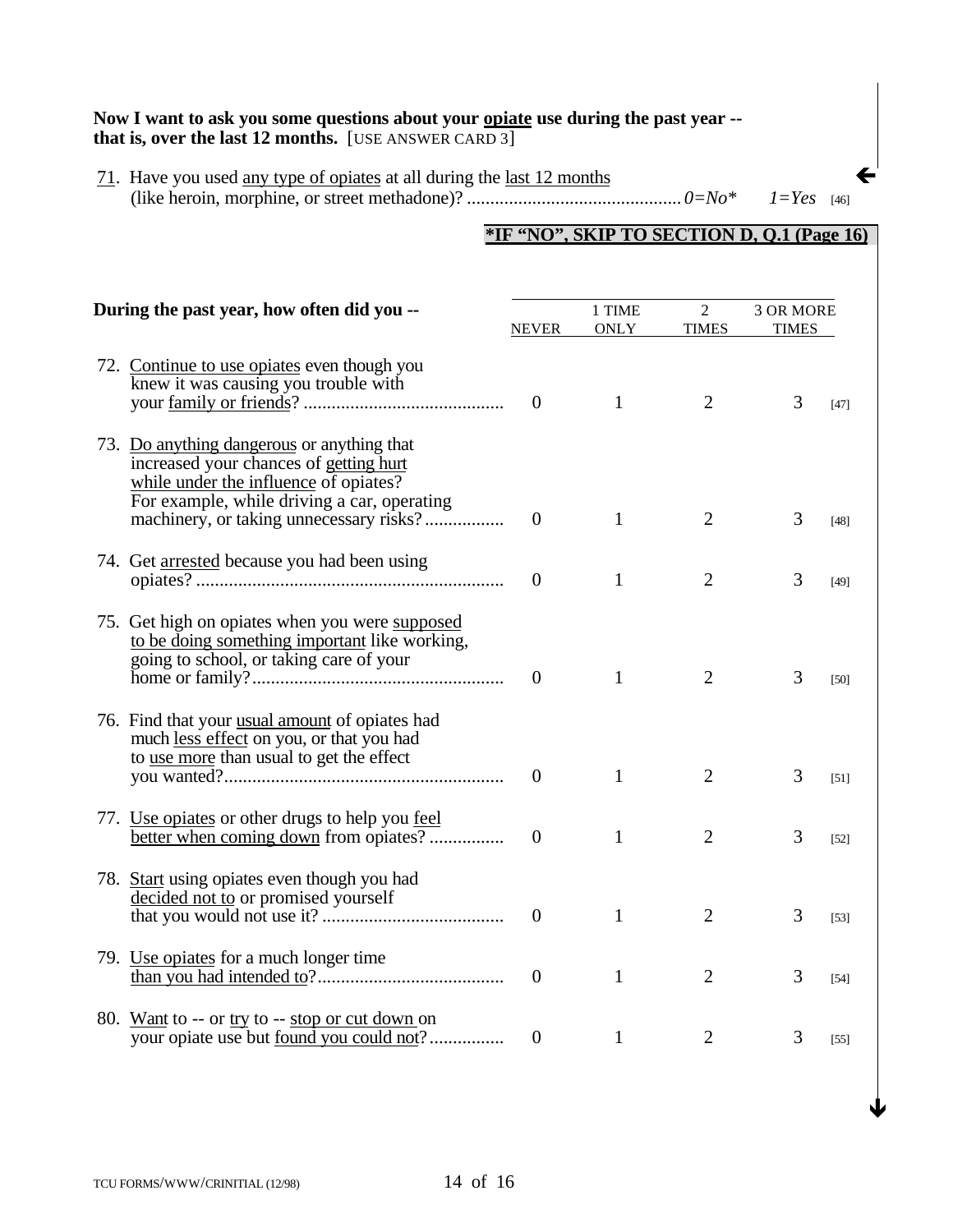| During the past year, how often did you -- |                                                                                                                                                      | <b>NEVER</b>     | 1 TIME<br><b>ONLY</b> | $\overline{2}$<br><b>TIMES</b> | 3 OR MORE<br><b>TIMES</b>        |        |
|--------------------------------------------|------------------------------------------------------------------------------------------------------------------------------------------------------|------------------|-----------------------|--------------------------------|----------------------------------|--------|
|                                            | 81. Spend so much time using opiates, scoring<br>opiates, or being hung-over from opiates that<br>you had little time left for important things like | $\overline{0}$   | $\mathbf{1}$          | 2                              | 3                                | $[56]$ |
|                                            | 82. Give up or cut down on things that are<br>important to you like work, school, hobbies,<br>or spending time with your family in order to          | $\Omega$         | 1                     | 2                              | 3                                | $[57]$ |
|                                            | 83. Continue to use opiates even though you knew<br>it was making you feel either depressed, or<br>uninterested in life, or paranoid and distrustful | $\theta$         | 1                     | $\overline{2}$                 | 3                                | $[58]$ |
|                                            | 84. Continue to use opiates even though you knew<br>that opiates were causing you a health problem<br>or making a known health problem worse?        | $\overline{0}$   | $\mathbf{1}$          | $\overline{2}$                 | 3                                | $[59]$ |
|                                            | During the past year, when the effects of<br>opioids were wearing off, how often did you --                                                          | <b>NEVER</b>     | 1 TIME<br><b>ONLY</b> | $\overline{2}$<br><b>TIMES</b> | <b>3 OR MORE</b><br><b>TIMES</b> |        |
|                                            | 85. Have trouble falling asleep                                                                                                                      | $\boldsymbol{0}$ | $\mathbf{1}$          | $\overline{2}$                 | 3                                | [60]   |
|                                            |                                                                                                                                                      | $\overline{0}$   | 1                     | $\overline{2}$                 | 3                                | [61]   |
|                                            |                                                                                                                                                      | $\theta$         | 1                     | $\overline{2}$                 | 3                                | [62]   |
|                                            |                                                                                                                                                      |                  | 1                     | $\overline{2}$                 | 3                                | $[63]$ |
|                                            |                                                                                                                                                      | $\boldsymbol{0}$ | $\mathbf{1}$          | $\overline{2}$                 | 3                                | $[64]$ |
|                                            | 90. Find yourself sweating or have goose flesh?                                                                                                      | $\overline{0}$   | $\mathbf{1}$          | $\overline{2}$                 | 3                                | $[65]$ |
|                                            | 91. Feel hot as if you were running a fever?                                                                                                         | $\overline{0}$   | $\mathbf{1}$          | $\mathbf{2}$                   | 3                                | $[66]$ |
|                                            |                                                                                                                                                      | $\boldsymbol{0}$ | $\mathbf{1}$          | $\overline{2}$                 | 3                                | $[67]$ |
|                                            |                                                                                                                                                      | $\boldsymbol{0}$ | $\mathbf{1}$          | $\mathbf{2}$                   | 3                                | $[68]$ |